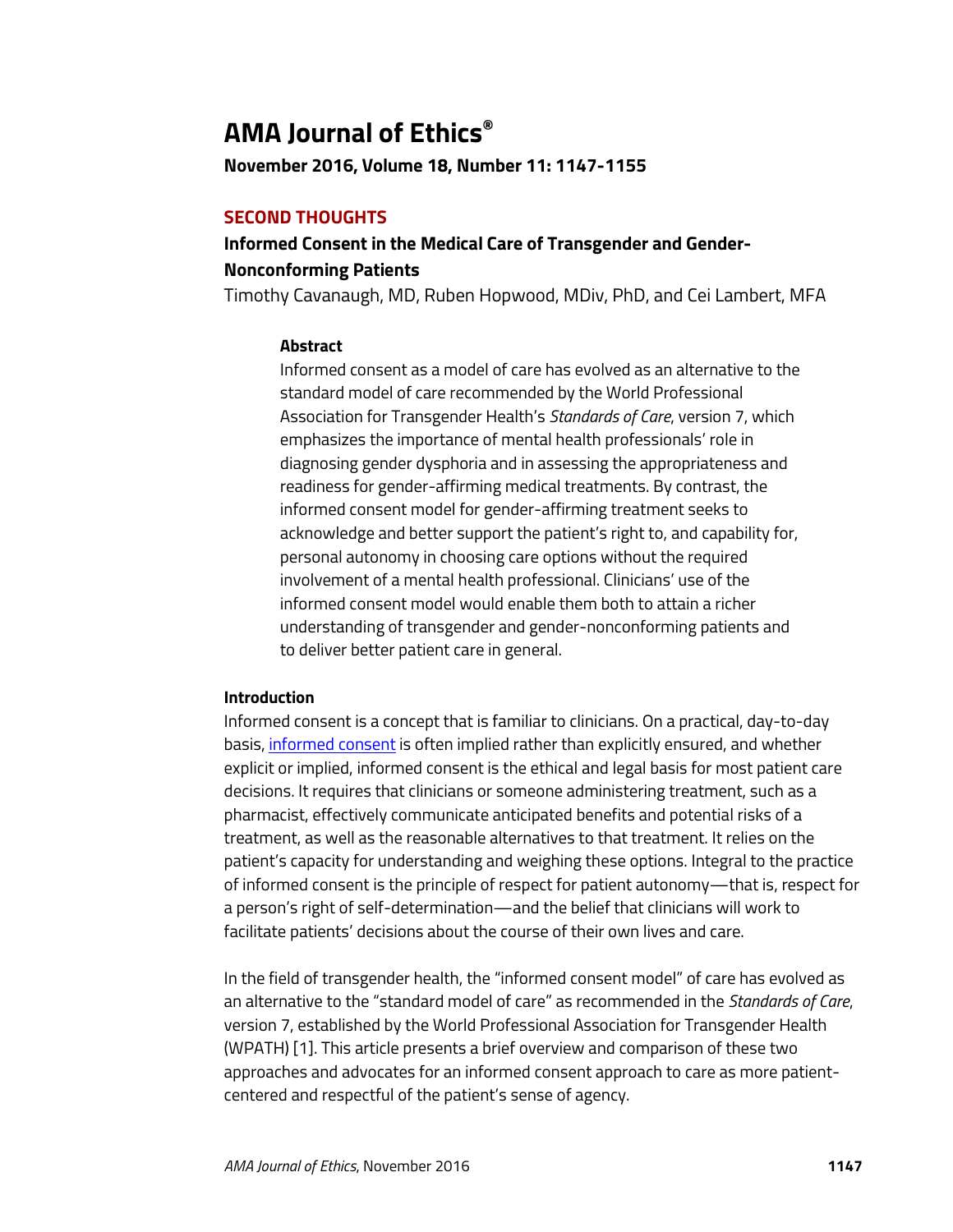#### **WPATH** *Standards of Care*

WPATH is an international multidisciplinary organization that seeks to further the understanding of transgender health and to promote quality, evidence-based care for transgender and gender-nonconforming persons. Since the 1970s, WPATH has advocated on behalf of transgender persons and worked to ensure the competency of mental health and medical professionals. Toward these ends, it developed the *Standards of Care* (*SOC*), first published in 1979. The original *Standards of Care* admonished psychiatrists and psychologists to determine the persistence of the patient's dysphoria "independent of the patient's verbal claim" and referred to a patient's verbal reports as "possibly unreliable or invalid sources of information" [2]. While the *SOC* allows for some flexibility in interpretation and application of these standards, until recently, the *SOC* prescribed a standard period of three to six months of psychotherapy and/or a period of "real-life experience," i.e., living full-time in one's identified gender, prior to any medical intervention. (Real-life experience, for reasons most obvious to the patient, can be impractical, undesirable and even dangerous. Additionally, the term "real-life" can be insulting to the patient's sense of self and lived experience.) Psychotherapy was deemed necessary to manage what's now called "gender dysphoria," or the "discomfort or distress that is caused by a discrepancy between a person's gender identity and that person's sex assigned at birth (and the associated gender role and/or primary and secondary sex characteristics)" [3], as well as to explore gender-related concerns. Based on the *SOC*, patients were required to obtain referral letters from mental health professionals documenting their eligibility and readiness for medical treatment; one letter was required prior to initiating hormone therapy and chest surgery and two letters were required prior to any genital surgery [4]. In a sense, transgender persons were required to prove the authenticity of their gender identity to clinicians before gaining access to gender-affirming care.

The seventh and most recent version of the *Standards of Care*, published in 2012, represents a significant change in approach and recognizes the informed consent model, but still retains a strong emphasis on the need fo[r mental health evaluation](http://journalofethics.ama-assn.org/2016/06/ecas2-1606.html) before accessing gender-affirming treatments. Psychotherapy is "highly recommended" though not required [5]; it is used to explore the personal meaning and psychic impact of gender dysphoria. However, referral letters are still needed for interventions; the section titled "Criteria for Hormone Therapy" states that "a referral is required from the mental health professional who performed the assessment" [6]. The purpose of the mental health assessment is to assess "gender identity and gender dysphoria, … the impact of stigma attached to gender nonconformity on mental health, and the availability of support" [7]. While the *SOC* acknowledge that the clinician prescribing hormones can assess mental health issues if "also qualified in this area" and experienced in transgender health [6], the presumption is that this is best accomplished by a mental health professional. Surgical interventions still require one or two referral letters from mental health professionals,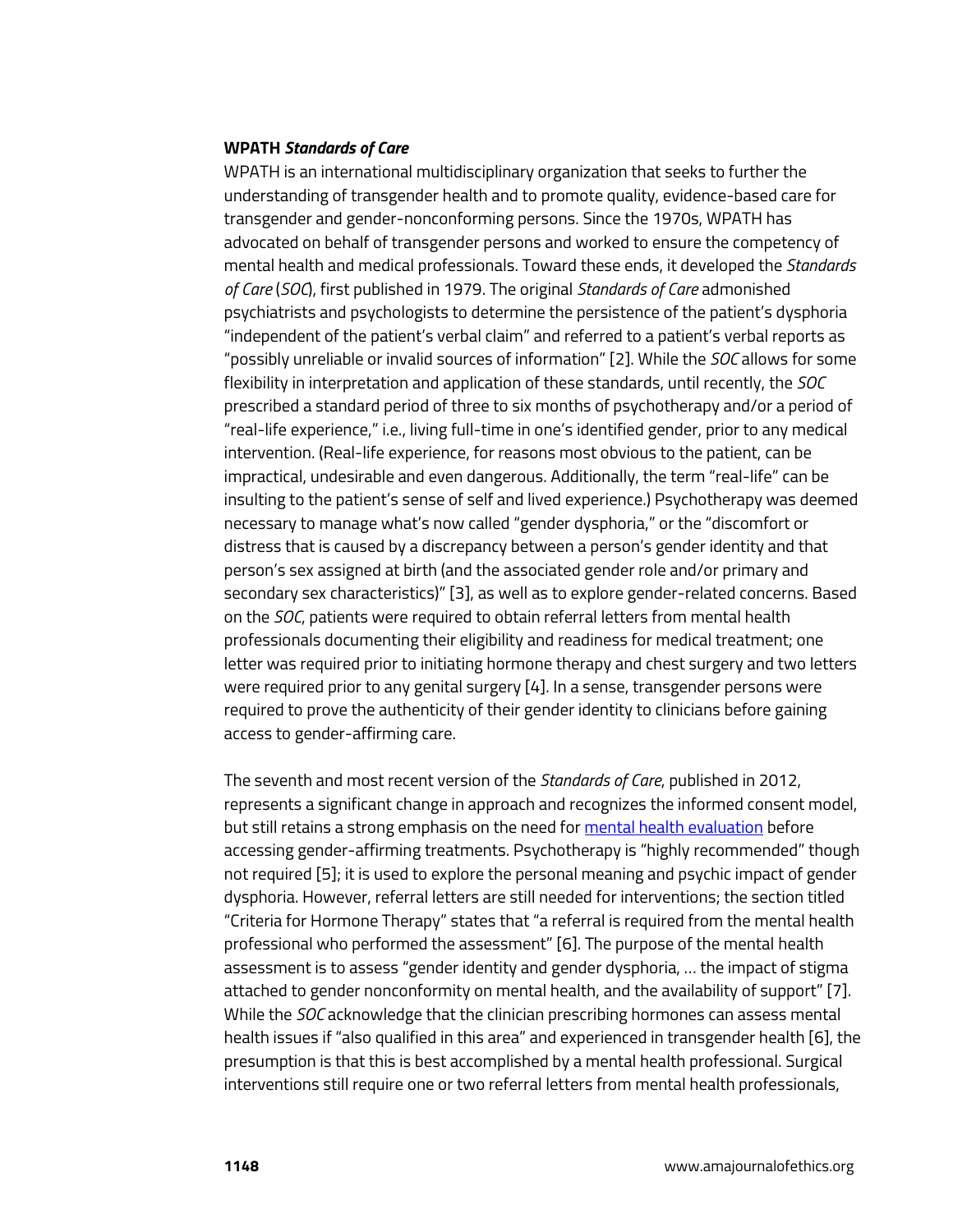and a 12-month period of "living in a gender role that is congruent with … [the person's] gender identity" is still a criterion for genital surgeries [8]. Because the *SOC* place what some regard as an undue burden on persons seeking gender-affirming hormone or surgical treatment, the guidelines have sometimes been viewed as paternalistic and as supporting a form of [gatekeeping](http://journalofethics.ama-assn.org/2014/11/mhst1-1411.html) that actually limits access to gender-affirming care [9, 10].

These standards are based in the concept of nonmaleficence—first, do no harm—and are meant to ensure that gender-affirming medical treatments are not undertaken recklessly. But the *SOC* bespeak a professional discomfort with, and a degree of uncertainty concerning, treatment for gender dysphoria, as well as a cultural unease with issues o[f gender identity diversity.](http://journalofethics.ama-assn.org/2016/11/msoc1-1611.html) We are only just beginning to see transgender health addressed in medical schools and mainstream medical circles, and few clinicians have experience with evaluating and treating transgender patients [11, 12]. Within the context of a pervasive and continued cultural discomfort with gender variant identities, it is perhaps understandable that clinicians might focus on and even overestimate the potential for harm of gender-affirming treatments and the possibility that some patients might experience future regret. Historically, scientific data on which to base treatment guidelines and discussions of risks and benefits has been sparse, but the accumulated experience of clinicians treating transgender patients and the results of the growing number of studies that have become available suggest that hormone therapy and surgery are relatively safe and have the potential to improve the psychological state and psychosocial functioning of transgender patients [13-15].

#### **Informed Consent Model of Gender-Affirming Care**

The informed consent model for gender-affirming treatment, proposed in a number of transgender health guidelines and by practicing clinicians [16-19] seeks to better acknowledge and support patients' right of, and their capability for, personal autonomy in choosing care options without the requirement of external evaluations or therapy by mental health professionals. Through a discussion of risks and benefits of possible treatment options with the patient—a discussion that considers the current state of scientific knowledge as well as the cultural and social context of treatment decisions and that respects the patient's capacity for self-knowledge—clinicians work to assist patients in making decisions. This approach recognizes that patients are the only ones who are best positioned, in the context of their lived experience, to assess and judge beneficence (i.e., the potential improvement in their welfare that might be achieved), and it also affords prescribing clinicians a better and fuller sense of how a particular patient balances principles of nonmaleficence and beneficence. Ultimately, clinicians' use of the informed consent model can lead to the possibility of a richer understanding of the patient and the potential for better patient care overall. However, the model does not remove the expectation that the clinician will inquire about and understand the possible impact of gender dysphoria on the patient's emotional state and psychosocial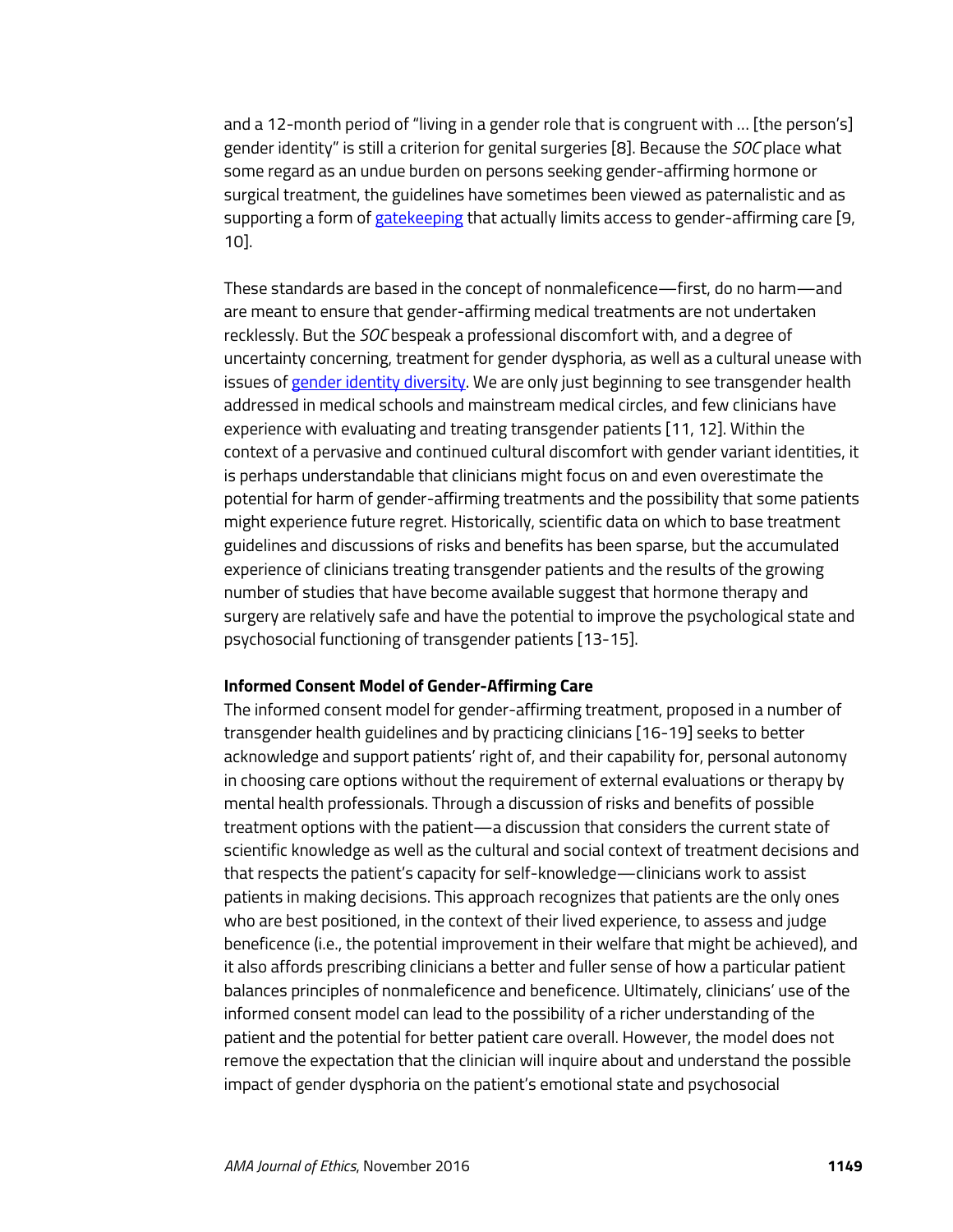functioning; in fact, it assumes that this will factor into the discussion of risks and benefits but allows the patients themselves to weigh these potential impacts. On the other hand, the *SOC*'s continued reliance on mental health professionals to determine eligibility and readiness for treatment perpetuates a message that neither the patient nor the prescribing clinician is capable of a nuanced discussion of gender variance and its management.

It should be emphasized that informed consent is not "hormones on demand," which would give no scope to the prescribing clinician's expertise and judgment. Rather, it facilitates the patient's and clinician's collaborative determination of the best available treatment. Clinicians do, and should, have these kinds of conversations with their patients all the time, and do not generally require the input of a mental health practitioner to help them in this decision-making process. Nor does the informed consent model preclude mental health intervention and treatment when it is deemed beneficial to the patient or in the relatively uncommon situation when a patient's psychological status is such that capacity for informed consent might be impaired. Indeed, patients can benefit from mental health support as they navigate the physical, mental, and psychosocial changes of gender affirmation processes. But the informed consent model separates supportive mental health treatment from gender-evaluating assessments.

Distrust of mental health professionals within transgender communities has arisen in response to the requirement for a referral from a mental health professional prior to accessing medical care. This requirement can easily be experienced as a hoop that patients need to jump through. As such, it might compel patients to tell a mental health professional only what they feel the clinician needs to hear in order to "get the letter." Some patients might feel tempted to tell a stereotypical narrative of gender identity development and dysphoria in which their authentic gender is described in binary terms, as either male or female, even if this narrative would not truly represent their authentic gender identity development, dysphoria, or understanding of their gender affirmation needs. When the mental health professional is no longer placed in the position of being a gatekeeper to medical treatment, the therapeutic relationship can evolve in a more trusting and open manner, be focused on emergent needs and not treatment eligibility, and have a clearer benefit as perceived by the patient.

As a result of the historic practice of close scrutiny of transgender patients seeking medical care and the discomfort of clinicians and society with gender identity diversity, patients might nonetheless still present a stereotypical narrative in a discussion of informed consent with a prescribing clinician and seek to say the "right words" necessary to ensure a prescription for hormones or another desired intervention. The informed consent model renders this subterfuge unnecessary. That is, when an informed consent process expresses respect for the patient's capacity for self-knowledge, without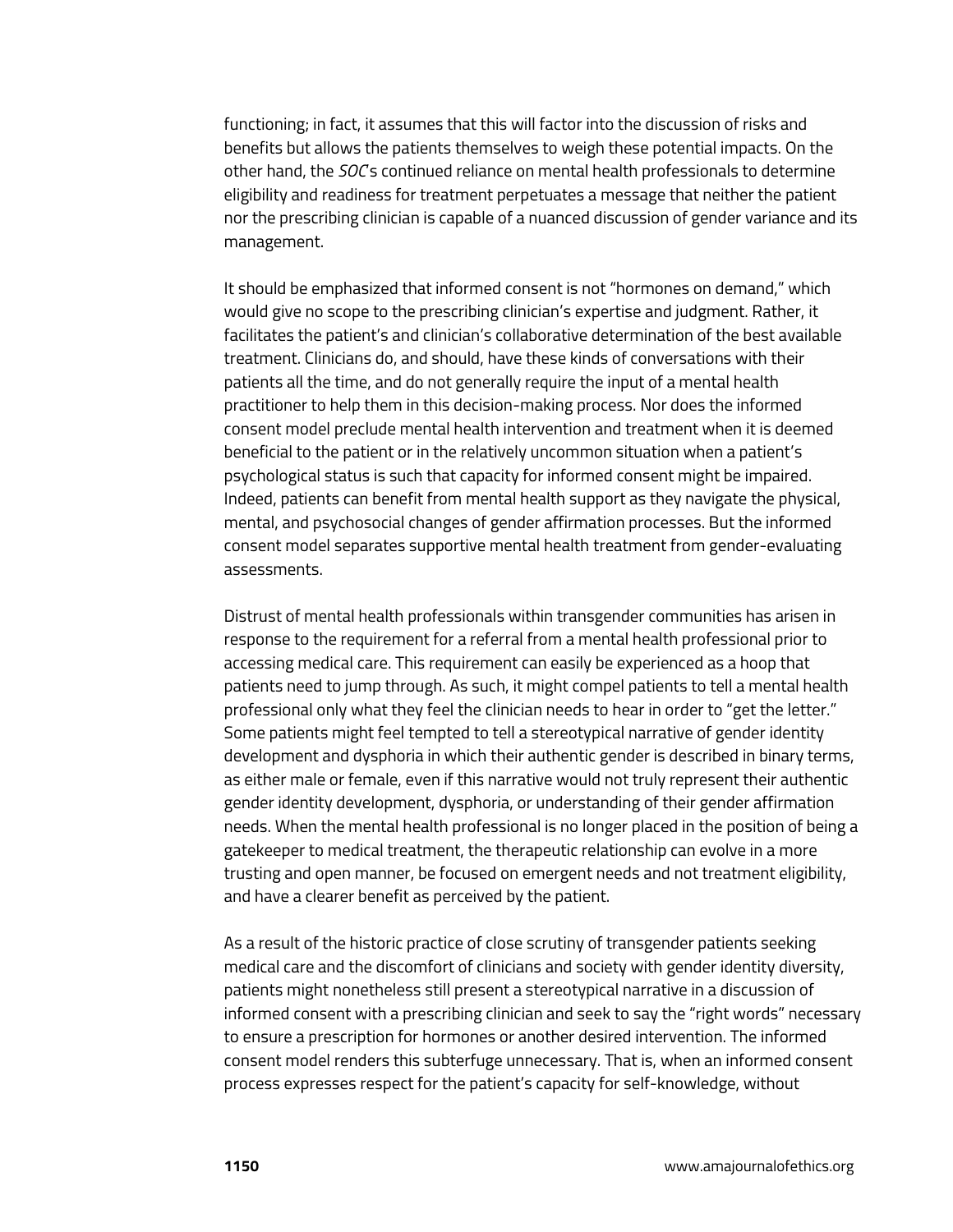requiring outside proof of this capacity or making implied demands for a stereotypical gender identity development narrative, a more accurate understanding of patients' individual gender identities along a gender spectrum—and an appreciation of their particular journey to self-realization—can result. We argue that a fuller, more trusting and respectful discussion with the clinician would enable a more complete assessment of a patient's goals for treatment and realization of the *Standards of Care*'s goal of individualized treatment.

There remains active controversy within transgender and gender-nonconforming communities over the medicalization of gender identity [20]. A more responsive informed consent model of care gives patients permission to accept or decline possibly stigmatizing diagnoses as well as potential treatments that are available to them, while ensuring gender-affirming care is accessible in an environment that expresses respect for patient autonomy.

#### **Examination of Challenges to the Informed Consent Model of Gender-Affirming Care**

Challenges to the informed consent model of gender-affirming care do exist. As mentioned earlier, prior to undergoing irreversible changes of genital surgery, the *Standards of Care* require referral letters from two mental health professionals as well as 12 months of experience living in the gender role congruent with the gender identity the patient is affirming [1]. There is no scientific evidence of the benefit of these requirements; they are based on expert consensus [1, 21, 22]. It is possible—as has occurred with gender-affirming hormone therapy, for example—that this consensus opinion will be challenged or changed in future revisions of the *SOC* as increasing numbers of professionals gain experience with, and more patients seek and undergo, genital surgery. There is a need for further research that evaluates the long-term outcomes of specific gender-affirming surgical treatments and the impact of these treatments on patient satisfaction and changes in mental health and psychosocial functioning before these requirements are reconsidered.

While most treatment in the past has been focused on adults, there has also been an increase in awareness and treatment of children an[d youth with gender dysphoria.](http://journalofethics.ama-assn.org/2016/11/ecas2-1611.html) Mental health support is critical to the care of gender-nonconforming youth, and many of these children might have engaged in mental health care even before seeking genderaffirming treatment [23]. Mental health professionals' growing experience with and understanding of gender identity has allowed them to better facilitate the exploration of adolescent patients' gender concerns and management of the psychological consequences of gender dysphoria, although here again there is a risk that the mental health practitioner will be viewed as a gatekeeper. Certainly developmental considerations necessitate more involvement of mental health professionals in care determination for adolescents, but these considerations do not eliminate the possibility of an informed consent model of care appropriate to the patients' age and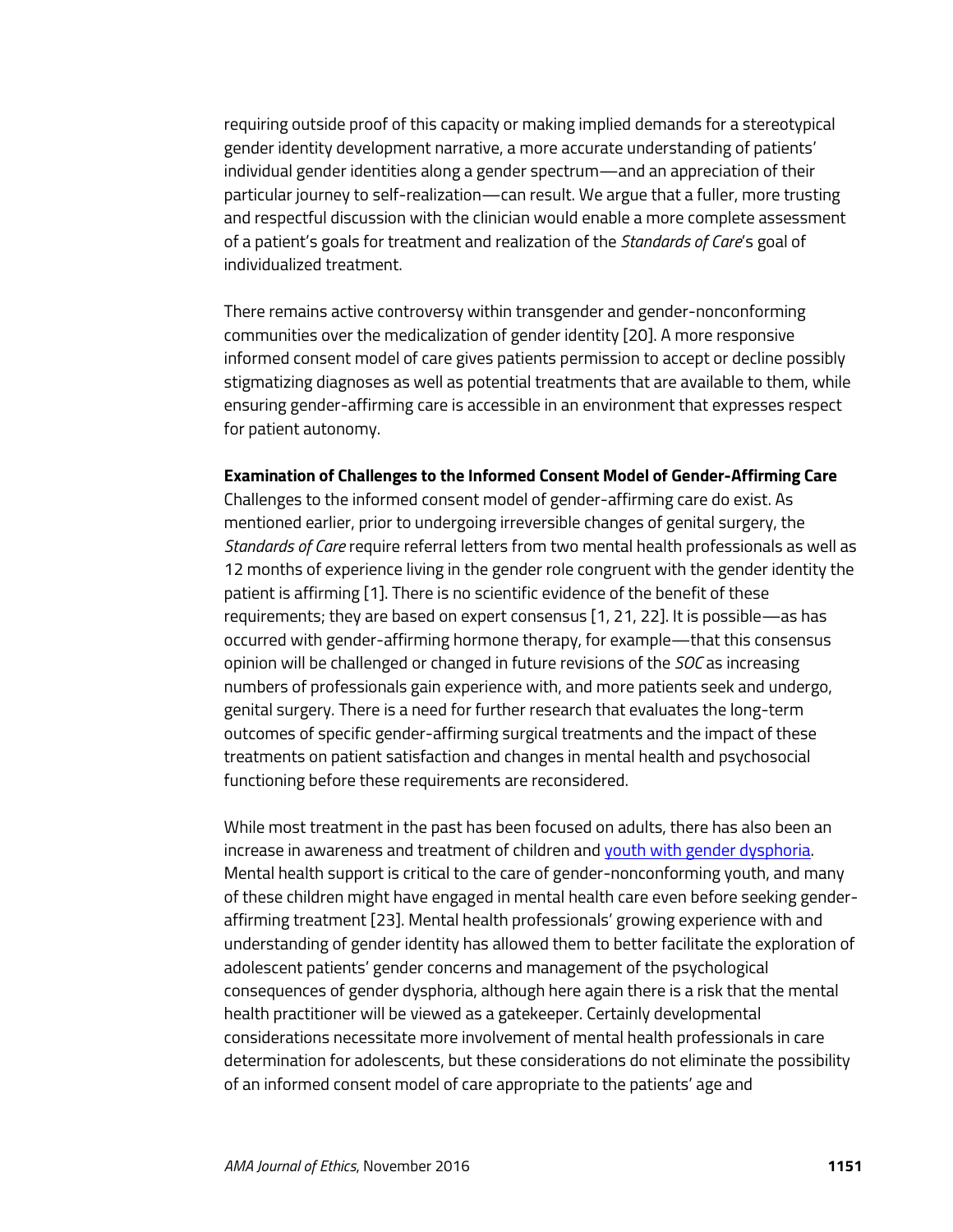understanding. The medical management of gender dysphoria has become increasingly accepted as safe and beneficial to adolescents who present with persistent gender identities that are not congruent with their birth-assigned sex [24, 25]. Medically, an informed consent model allows for the tailoring and timing of puberty blockers and hormone therapy that accounts for the adolescent's physical, cognitive, and psychosocial development. It should be noted that adolescents cannot legally consent to treatment but should be able to *assent* to treatment with a developmentally appropriate understanding of consequences. Informed consent for treatment of adolescents thus can pose significant ethical and legal challenges when one or both parents are unwilling to consent to treatment.

More health insurance carriers are providing coverage of transgender-related health care services [26], and hormone therapy and gender-affirming surgical procedures may be increasingly available to those who want and need these interventions. These are positive and encouraging developments in transgender care availability and access. However, each insurance company determines its own criteria for which services will be provided and for approving coverage of these services. There are no federal guidelines for which services are required or for what constitutes proof of medical necessity for services at this time. In the experience of the authors in a large urban medical facility, the services covered and criteria for accessing them are currently not uniform; they may be based on the current WPATH *Standards of Care*, or insurance carriers may impose more stringent criteria or use a standard of care that predates the seventh version of the *SOC*. Unsurprisingly, criteria for accessing care can vary significantly across carriers. Some may mandate mental health assessment and treatment for several months in order to receive even hormone therapy if it is covered. In our experience, often requirements are misinterpreted by both patients and the insurer's staff. What's important for clinicians and patients is to recognize that, at times, these insurance requirements can undermine the use of the informed consent model of care.

### **Conclusion**

Many transgender patients lack access to clinicians experienced in transgender care and will, out of necessity, seek care from local clinicians. Clinicians who are inexperienced and unfamiliar with the treatment of transgender persons may not feel competent to assess for gender dysphoria and may rely on a more standard approach to care and the input of mental health professionals. But even here, the informed consent model allows the clinician and patient to create a plan of care that is affirming and respectful of the patient and compels clinicians to enhance their own understanding and proficiency.

#### **References**

1. World Professional Association for Transgender Health. *Standards of Care for the Health of Transsexual, Transgender, and Gender-Nonconforming People*. 7th version. World Professional Association for Transgender Health; 2012.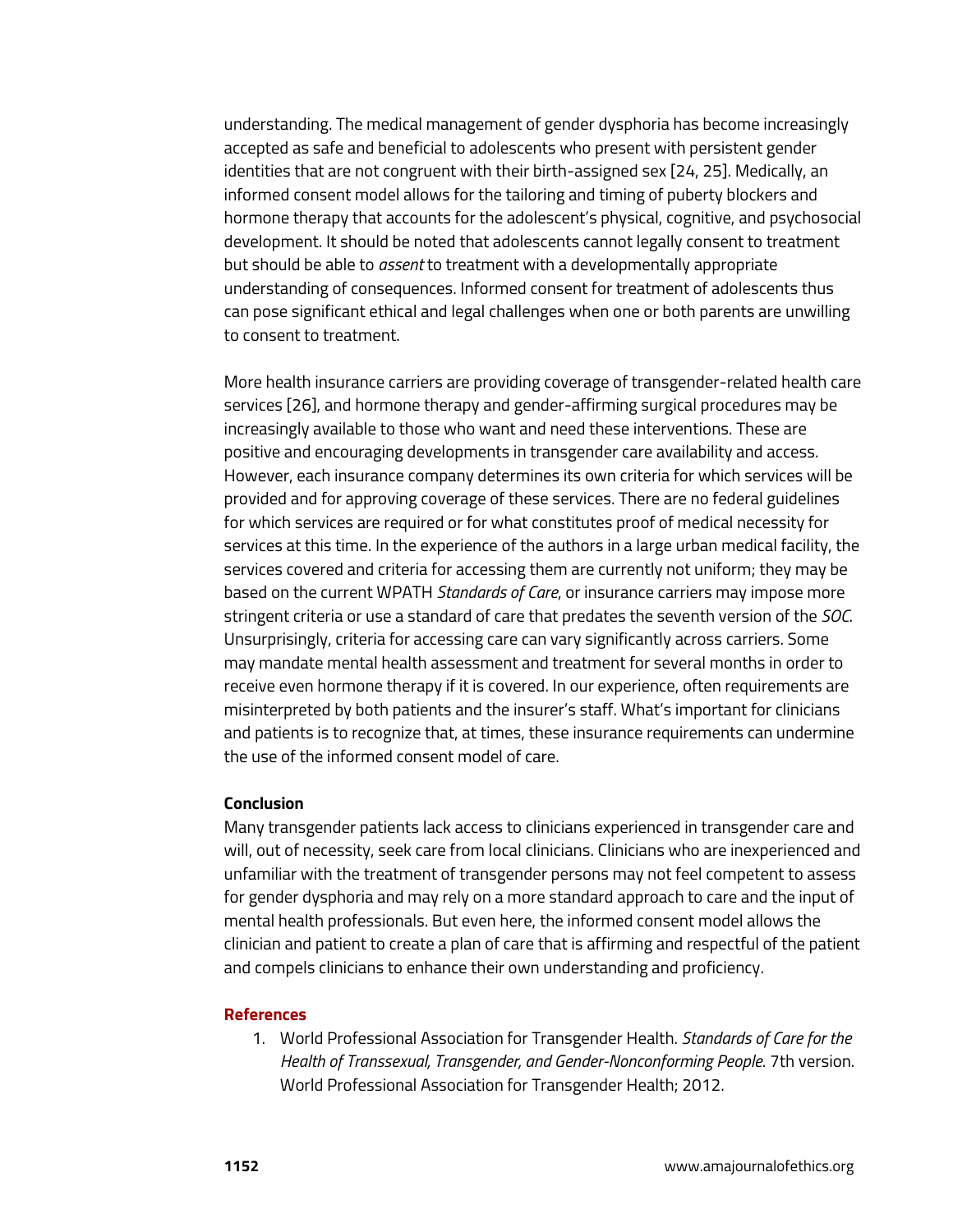https://amo\_hub\_content.s3.amazonaws.com/Association140/files/Standards %20of%20Care,%20V7%20Full%20Book.pdf. Accessed August 27, 2016.

- 2. Harry Benjamin International Gender Dysphoria Association, Inc. The standards of care for gender identity disorders. Published February 12, 1979:4-5.
- 3. World Professional Association for Transgender Health, 2.
- 4. Harry Benjamin International Gender Dysphoria Association, Inc. The standards of care for gender identity disorders (fifth version). http://www.tc.umn.edu/~colem001/hbigda/hstndrd.htm. Published June 15, 1998. Accessed September 7, 2016.
- 5. World Professional Association for Transgender Health, 28.
- 6. World Professional Association for Transgender Health, 34.
- 7. World Professional Association for Transgender Health, 23.
- 8. World Professional Association for Transgender Health, 58.
- 9. Lev AI. The ten tasks of the mental health provider: recommendations for the revision of the World Professional Association for Transgender Health's *Standards of Care*. *Int J Transgend*. 2009;11(2):74-99.
- 10. Bouman WP, Richards C, Addinall RM, et al. Yes and yes again: are standards of care which require two referrals for genital reconstructive surgery ethical? *Sex Relation Ther*. 2014;29(4):377-389.
- 11. Obedin-Maliver J, Goldsmith ES, Stewart L, et al. Lesbian, gay, bisexual, and transgender-related content in undergraduate medical education. *JAMA*. 2011;306(9):971-977.
- 12. Sanchez NF, Sanchez JP, Danoff A. Health care utilization, barriers to care, and hormone usage among male-to-female transgender persons in New York City. *Am J Public Health*. 2009;99(4):713-719.
- 13. Asscheman H, Giltay EJ, Megens JA, de Ronde WP, van Trotsenburg MA, Gooren LJ. A long-term follow-up study of mortality in transsexuals receiving treatment with cross-sex hormones. *Eur J Endocrinol*. 2011;164(4):635-642.
- 14. Colton Meier SL, Fitzgerald KM, Pardo ST, Babcock J. The effects of hormonal gender affirmation treatment on mental health in female-to-male transsexuals. *J Gay Lesbian Ment Health*. 2011;15(3):281-299.
- 15. Hess J, Neto RR, Panic L, Rübben H, Senf W. Satisfaction with male-to-female gender reassignment surgery: results of a retrospective analysis. *Dtsch Arztebl Int*. 2014;111(47):795-801.
- 16. Deutsch MB. Use of the informed consent model in the provision of cross-sex hormone therapy: a survey of the practices of selected clinics. *Int J Transgend*. 2013(3):140-146.
- 17. Callen Lorde Community Health Center. Transgender health program protocols. New York, NY: Callen Lorde Community Health Center; 2011.
- 18. Tom Waddell Health Center. Protocols for hormonal reassignment of gender. http://www.sfdph.org/dph/ comupg/oservices/medSvs/hlthCtrs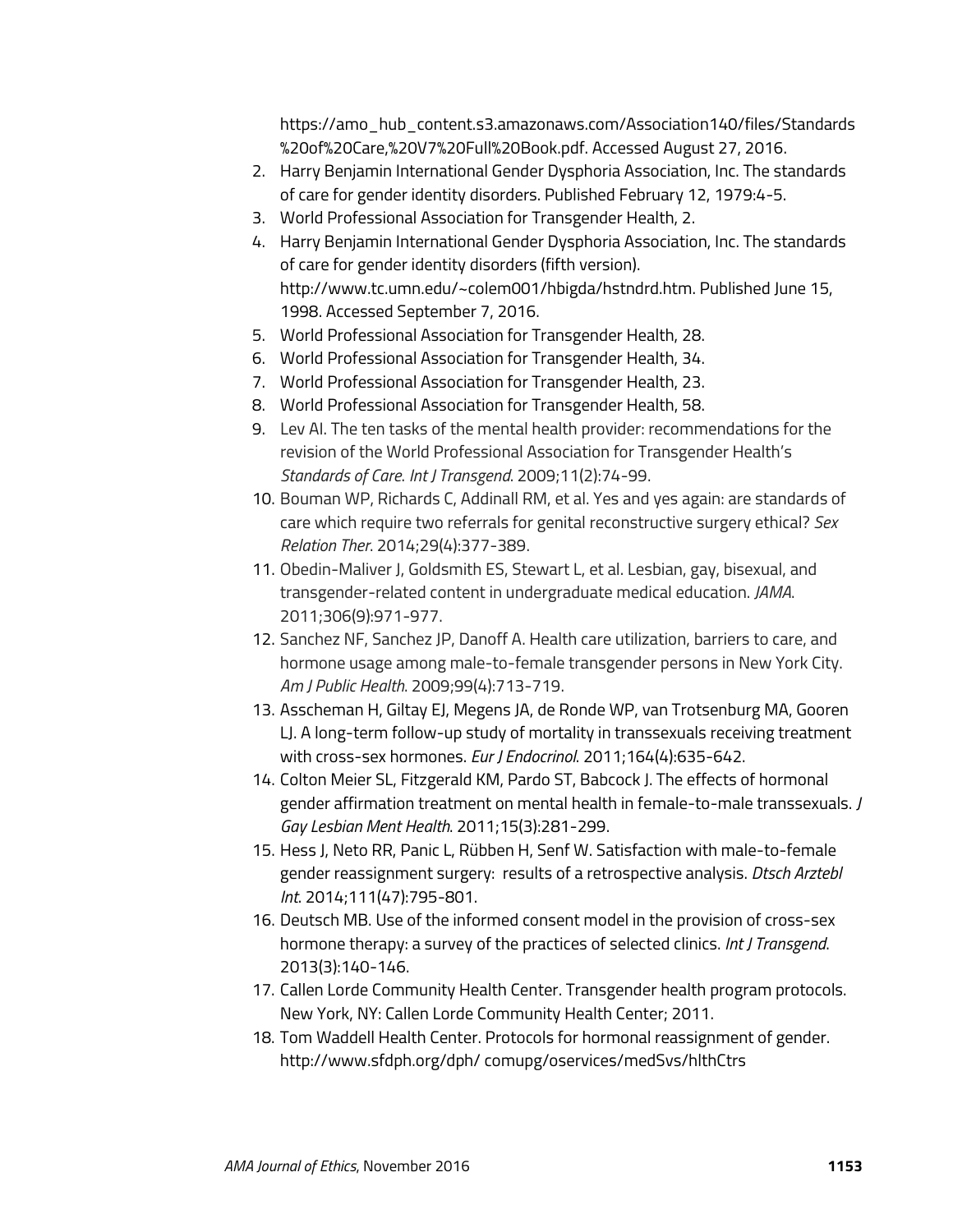/TransGendprotocols122006.pdf. Revised May 7, 2013. Accessed September 22, 2016.

- 19. Cavanaugh T, Hopwood R, Gonzalez A, Thompson J. The medical care of transgender persons. Boston, MA: Fenway Health; 2015. http://www.lgbthealtheducation.org/wp-content/uploads/COM-2245-The-Medical-Care-of-Transgender-Persons-v31816.pdf. Accessed September 22, 2016.
- 20. Drescher J, Cohen-Kettenis P, Winter S. Minding the body: situating gender identity diagnoses in the ICD-11. *Int Rev Psychiatry*. 2012;24(6):568-577.
- 21. Cascio J. Origins of the real-life test. *Trans Health*. January 20, 2003. http://www.trans-health.com/2003/real-life-test/. Accessed August 19, 2016.
- 22. Schall T. How accessible should transgender surgery be? *Berman Inst Bioeth Bull*. December 19, 2014. http://bioethicsbulletin.org/archive/how-accessibleshould-transgender-surgery-be. Accessed August 19, 2016.
- 23. Vance SR Jr, Ehrensaft D, Rosenthal SM. Psychological and medical care of gender nonconforming youth. *Pediatrics*. 2014;134(6):1184-1192.
- 24. Deutsch MB, ed. Guidelines for the primary and gender-affirming care of transgender and gender nonbinary people. Center of Excellence for Transgender Health; June 17, 2016. http://transhealth.ucsf.edu/guidelines. Accessed August 19, 2016.
- 25. de Vries ALC, Cohen-Kettenis PT. Clinical management of gender dysphoria in children and adolescents: the Dutch approach. *J Homosex*. 2012;59(3):301-320.
- 26. Human Rights Campaign. Finding insurance for transgender-related healthcare. http://www.hrc.org/resources/finding-insurance-for-transgender-relatedhealthcareealthcare. Updated August 1, 2015. Accessed September 22, 2016.

**Timothy Cavanaugh, MD**, is a family practitioner and the medical director for the Transgender Health Program at Fenway Health in Boston.

**Ruben Hopwood, MDiv, PhD**, is the coordinator for the Transgender Health Program at Fenway Health in Boston.

**Cei Lambert, MFA**, is the transgender patient advocate at Fenway Health in Boston.

#### **Related in the** *AMA Journal of Ethics*

[Affirmative and Responsible Health Care for People with Nonconforming Gender](http://journalofethics.ama-assn.org/2016/11/pfor1-1611.html)  [Identities and Expressions,](http://journalofethics.ama-assn.org/2016/11/pfor1-1611.html) November 2016 [How Should Physicians Refer When Referral Options Are Limited for Transgender](http://journalofethics.ama-assn.org/2016/11/ecas1-1611.html)  [Patients?,](http://journalofethics.ama-assn.org/2016/11/ecas1-1611.html) November 2016 [Informed Consent: What Must a Physician Disclose to a Patient?,](http://journalofethics.ama-assn.org/2012/07/hlaw1-1207.html) July 2012 [Psychiatric Diagnostic Uncertainty: Challenges to Patient-Centered Care,](http://journalofethics.ama-assn.org/2016/06/ecas2-1606.html) June 2016 Sexual Sunday School: The *DSM* [and the Gatekeeping of Morality,](http://journalofethics.ama-assn.org/2014/11/mhst1-1411.html) November 2014